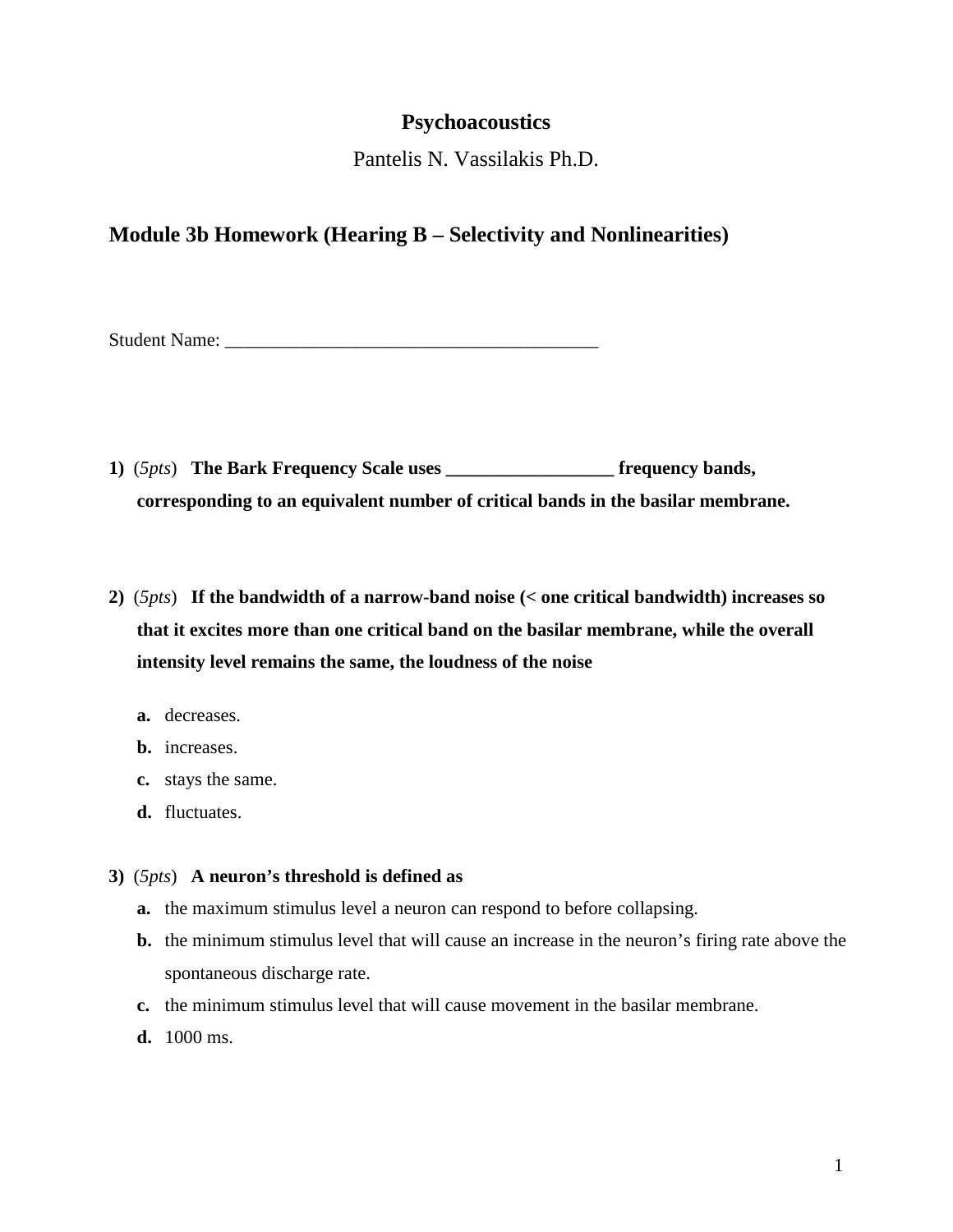## **4)** (*5pts*) **The spontaneous activity of a neuron is defined as**

- **a.** the activity in a single neuron that occurs when a transient or impulsive stimulus is presented.
- **b.** activity in a single neuron when an adjacent neuron is stimulated.
- **c.** the activity in a single neuron that occurs without any stimulus.
- **d.** the activity in a single neuron when spontaneous signals are present

**5)** (*5pts*) **In what way are inner and outer hair cells in the inner ear innervated (connected to) differently to the nerve fibers?** 

- **a.** Inner hair cells and outer hair cells both connect similarly to the nerve fibers.
- **b.** 10 inner hair cells connect to a single nerve fiber, whereas a single outer hair connects to a single nerve fiber.
- **c.** 10 outer hair cells connect to a single nerve fiber, whereas a single inner hair connects to a single nerve fiber.
- **d.** A single inner hair cell may be connected to up-to 20 nerve fibers, whereas about 10 outer hair cells are connected to each nerve fiber.

## **6)** (*5pts*) **Weber's law (Weber's fraction) states that**

- **a.** the smallest amount of stimulus change that can be detected is proportional to the absolute magnitude of the stimulus.
- **b.** the amount of change in a stimulus is constant, dependent only on the subject.
- **c.** the perceived change in loudness is constant throughout all frequencies and does not depend on the base frequency.
- **d.** Sones = Loudness/JND.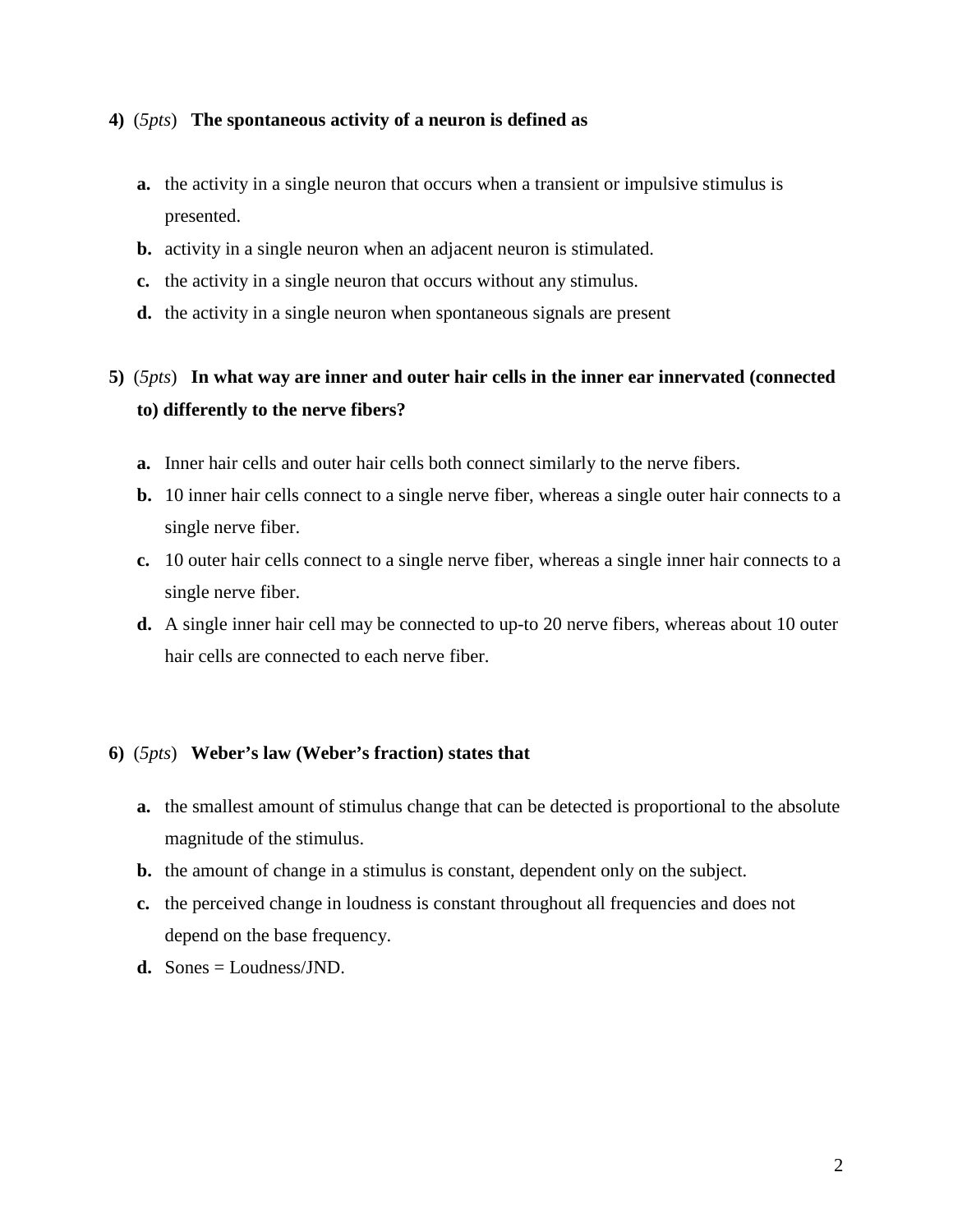**7) (***15pts*) **Describe and explain the phenomenon of simultaneous masking. Use a graph to illustrate your explanation.** 

**8)** (*15pts*) **Define forward masking. Use a graph to illustrate the phenomenon and give an example of a possible explanation as to why it occurs.**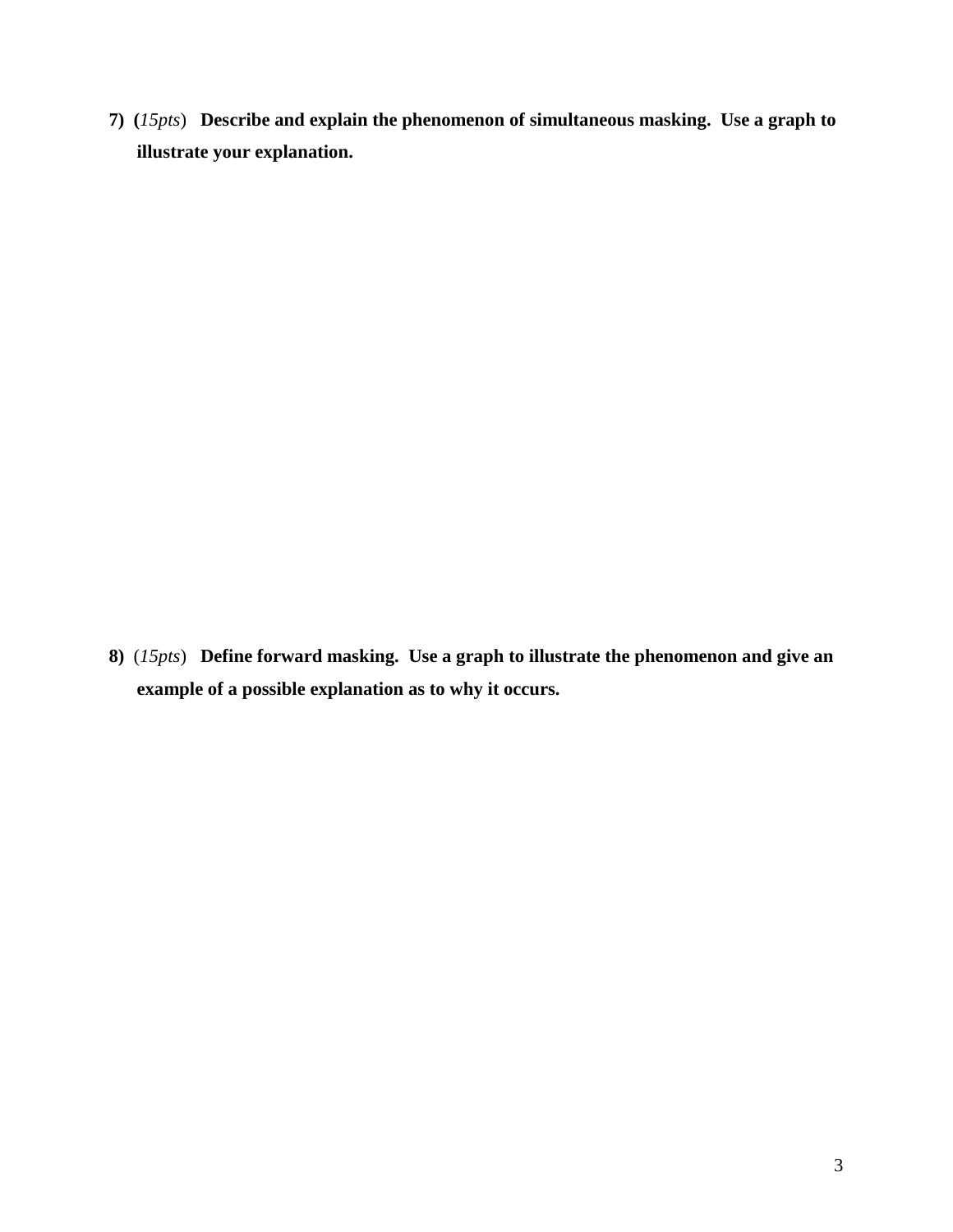**9)** (*10pts*) **Define backward masking. Use a graph to illustrate the phenomenon and give an example of a possible explanation as to why it occurs.**

**10)** (*15pts*) **Discuss the fact that the basilar membrane's response is non-linear** *(7 possible non-linear characteristics could be listed/described)*